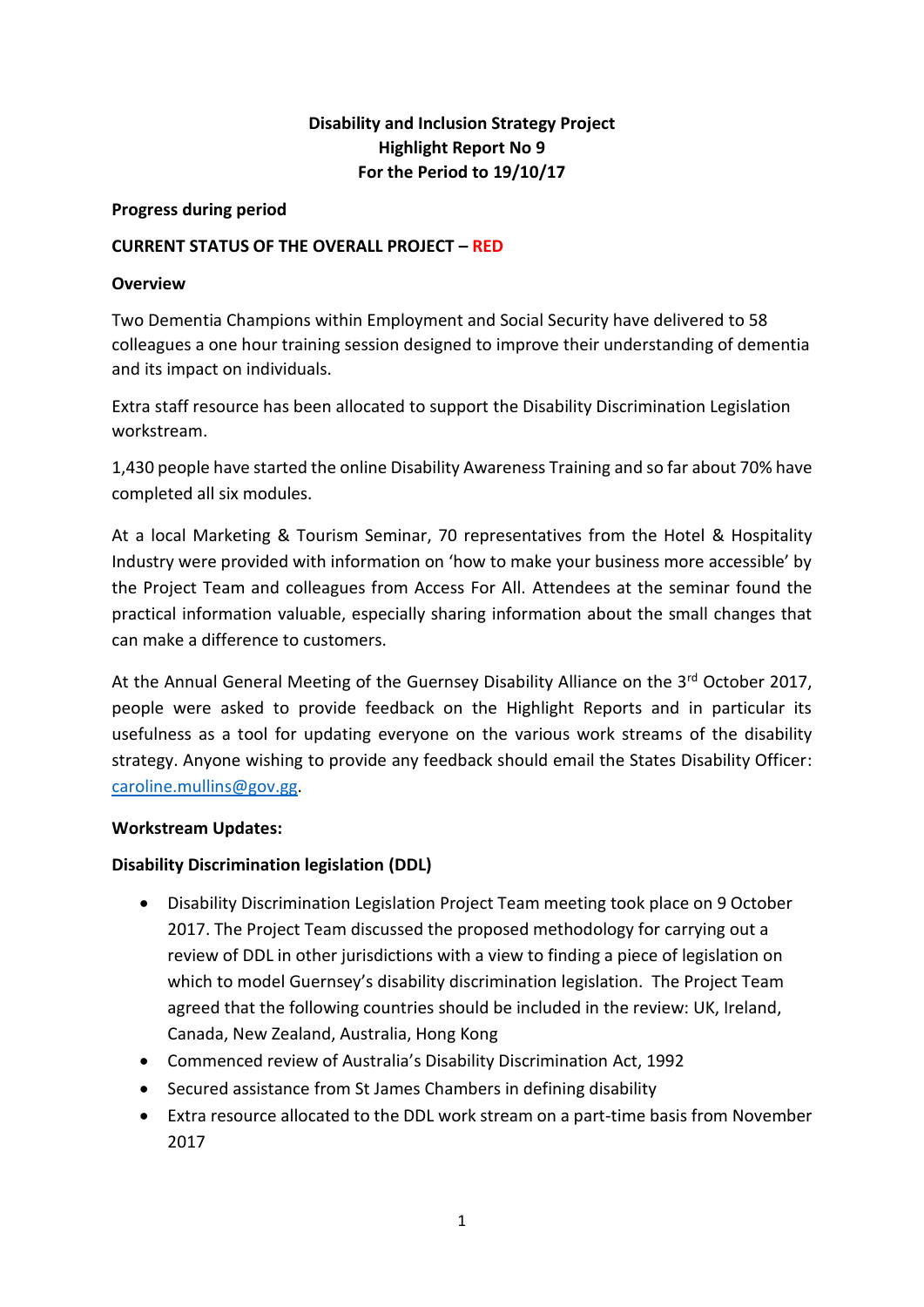- Participated in a joint presentation with representatives of Access for All entitled 'How to Make Your Business More Accessible', at a local Marketing & Tourism Seminar on 19 September 2017
- Provided input into the Committee's update on Implementation of the Disability and Inclusion Strategy at the Guernsey Disability Alliance's AGM on 3 October 2017
- Article by Hana Plsek, member of the DDL Project Team, entitled 'New strategy changing culture and attitudes' included in the September/October 2017 issue of Contact Magazine

Actions for next period:

- Progress review of legislation from other jurisdictions.
- Consider how we can enter into an informed debate at Project Team and political level with a view to identifying the policy principles which will underpin the legislation
- Conference call with Professor Anna Lawson, Professor of Law and Director of the Centre for Disability Studies, University of Leeds, to discuss the proposed methodology for the review, her initial views regarding the countries selected for review
- Meet Mike Evans and Nikki Ioannou-Droushiotis of GET to better understand the services that GET provides and the issues facing disabled people in accessing and maintaining employment - 31 October 2017

## **Equality and Rights Organisation (ERO)**

- Work has commenced on forming the Project Team
- ERO Project Plan in initial development looking at timescales, milestones and a communications framework
- Meeting has taken place with Karen Blanchford of the Equality Working Group and Rob Platts of the GDA to gather their views
- Initial research on National Human Rights Institutions in UK, North America, Australia and New Zealand and their corresponding enabling legislation

Actions for next period:

- Meeting with the Law Officers to discuss the ordinance required to enact the ERO
- To finalise the Project Team membership and schedule inaugural Project Team meeting
- To develop key messages on the ERO

## **Review of States' Obligations**

 BDF Reports presented to the Chief Executive Management Team and Civil Service Leadership Team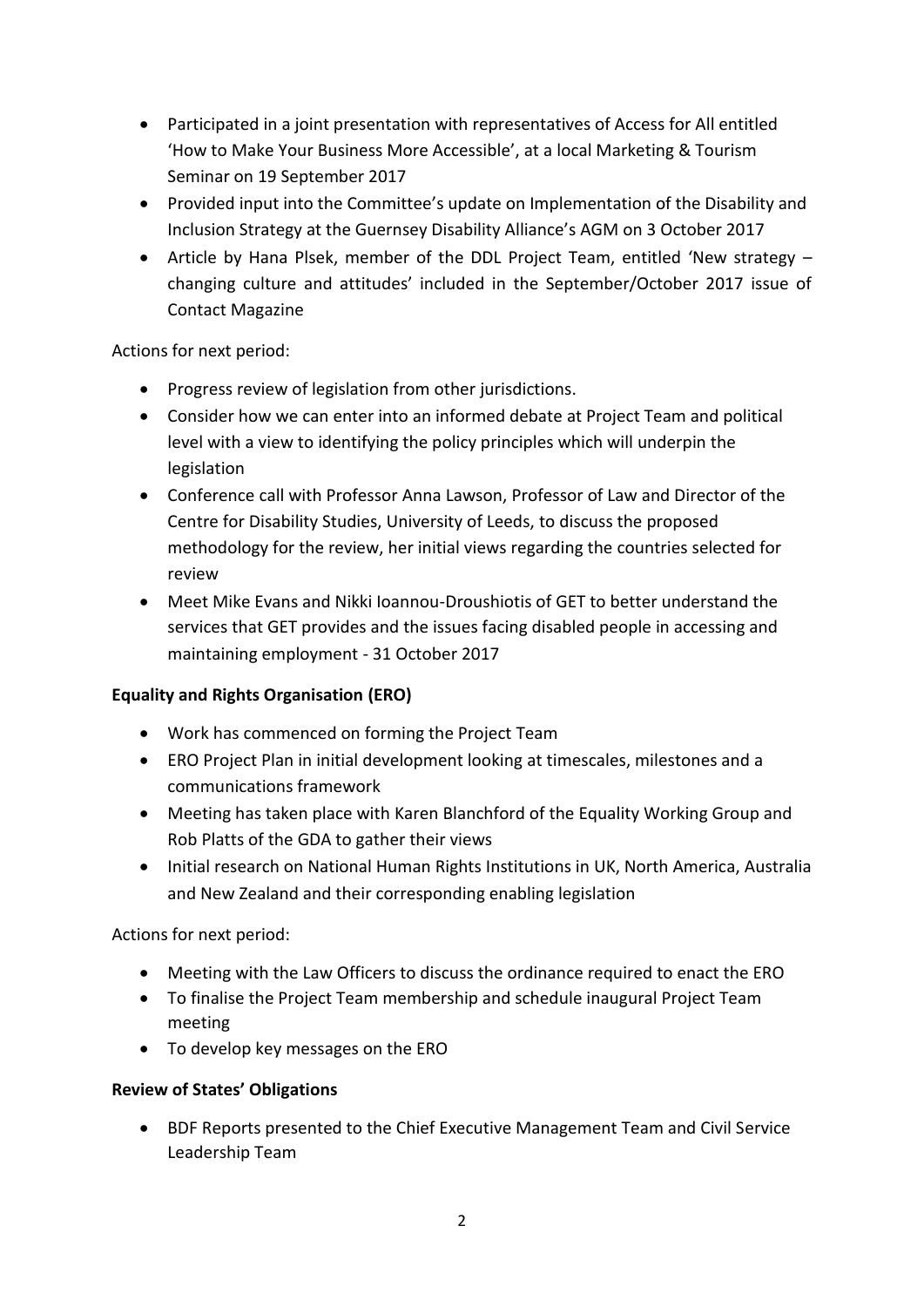Actions for next period:

 Plan to be developed to establish the governance of the project moving forward and how activity across the States will be reported

## **Information and Awareness Raising**

- Dementia Friendly Guernsey
	- o This work stream is in the implementation phase and will now move to quarterly reporting
- Gathering feedback on the style and distribution of the Highlight Report
- Continued to promote the Disability Awareness online training. To date 1,430 people have started the training and so far about 70% have completed all of the six modules
- Introduced Wigwam manager to the lead for Be Active in School to facilitate closer working and focus on the needs of children with disabilities in education
- Information about Signpost.gg included in the updated benefit forms for carers allowance and severe disability benefit
- Attended the Parent Carers Group to update on the Strategy and to listen to feedback around the Highlight Report and to discuss the best way to keep the Group updated in a timely manner and what further information could be added to signpost.gg
- Date arranged for DisabledGo to visit Guernsey to attend the Access For All AGM in November
- Date arranged for DisabledGo to provide training for disabled people to work in partnership with them to undertake access surveys at small shops in Guernsey in December 2017
- ESS enabled two members of staff to become Dementia Friends Trainers with 58 staff now trained in Dementia Awareness across Employment & Social Security and Income Tax
- Introductions made with the Cystic Fibrosis Society, primary care services and education to discuss the work around transition from children to adult services
- Work has begun to develop additional training for airport staff to raise awareness about hidden disabilities

Actions for next period:

- Progress toward the implementation of "Accessibility Card" for use on buses
- To listen to feedback about the Highlight Report from islanders and make improvements as required in communicating with individuals and groups

# **Information and awareness raising for businesses in Guernsey: Guernsey Employment Trust (GET)**

- Promoted Good Practice Guide to businesses
- Promoted Employers' Disability Charter to businesses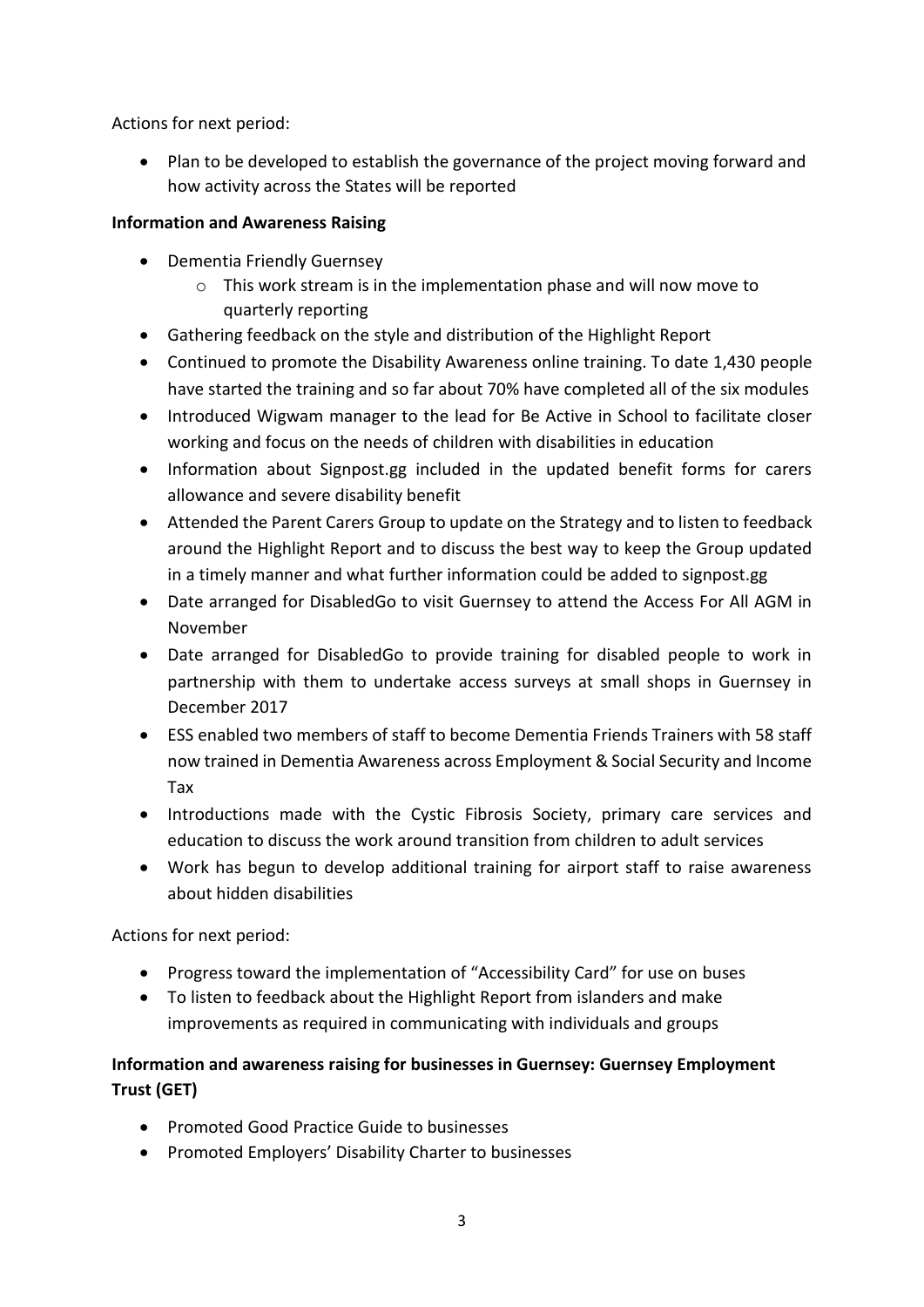- Delivered training on 12 and 13 September 2017 to Human Resource Managers from the States of Guernsey
- Delivered training and presentation to employers on 14 September 2017
- Delivered disability awareness training to Guernsey Financial Services Commission (GFSC) employees on 14 September 2017 in partnership with the GDA
- Discussions with employers regarding signing Charter

Actions for next period

- Promote Good Practice Guide
- Promote Employers' Charter
- Sign up employers to Charter Practice Guide
- Next events on:
	- $\circ$  Tuesday 7<sup>th</sup> November
	- $\circ$  Tuesday 5<sup>th</sup> December
- In addition, GET has booked several in-house training sessions for States of Guernsey personnel

### **Capacity Legislation**

 Subject expert visited Guernsey at the end of September 2017 for initial discussion with key staff

Actions for next period:

 Subject expert scheduled to return to Island for one week commencing November 6 2017 to do more detailed work with staff. This will involve scoping out work stream and agreeing project timeline for delivery

## **Safeguarding Vulnerable Adults**

- Draft regulations under the Children Law 2008 to be prepared for consultation, extending the remit of the Islands Child Protection Committee (ICPC) to safeguarding vulnerable adults. This will include options for governance structure and terms of reference for the safeguarding body and reference to be made also to the potential for future joint arrangements with Jersey
- The Multi Agency Support Hub (MASH) to be extended to include Adult Safeguarding from November 2017
- Consideration to be given to the strengthening of the Capacity Law within the existing approved remit to ensure that vulnerable adults are safeguarded and professionals acting in their best interests are also protected in law – the UK review into the deprivation of Liberty Safeguards will be taken into account in this respect
- Options for the scope and content of Primary legislation to ensure the safeguarding of adults at risk to be considered by the new governance arrangements when these are in place
- The level and structure of social work resources to support an effective safeguarding adults culture and process to be considered as part of the development of the future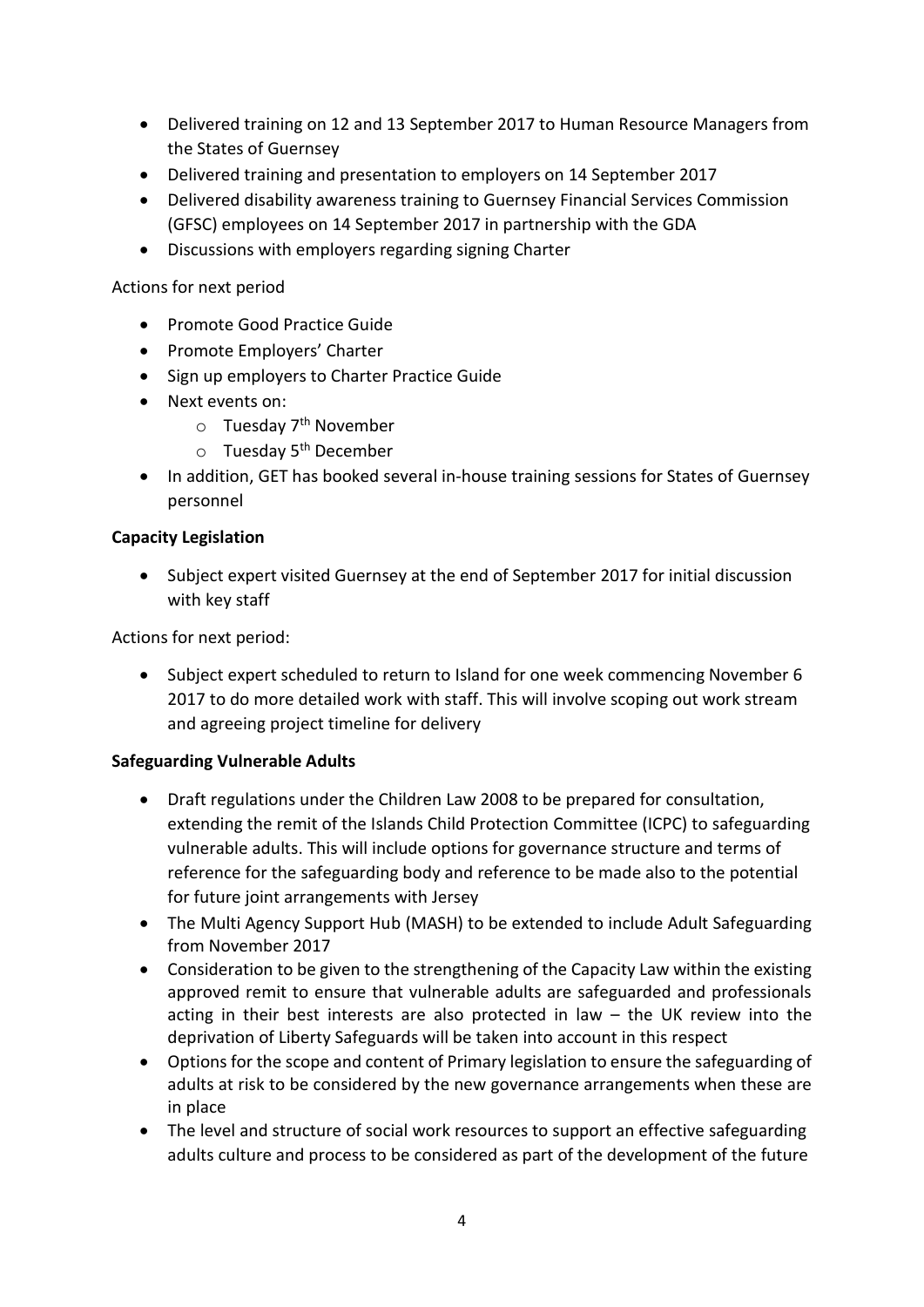model for health and social care and the options for a safeguarding nurse lead to be progressed with the Chief Nurse

Actions for next period:

- Commence the drafting of the regulations and agree a timetable and process for consultation and agreement, including discussion with the existing ICPC
- Complete the details of how Adults Safeguarding will be included in the MASH arrangements and set this up to commence in November 2017
- Liaise with the Law offices to ensure Capacity Legislation includes safeguards as agreed
- Discuss and agree with the Chief Nurse the role of a lead nurse for safeguarding as part of these overall arrangements

## **Framework for people with Dementia**

• This framework is now in the implementation phase and updates for the highlight report will now be on a quarterly basis

## **Framework for people with Communication Difficulties**

No progress has been made this period due to lack of resources

## **Framework for people with Learning Disabilities**

- A meeting with the Communications Team has taken place to discuss the Learning Disabilities Framework Communications Plan
- Specialist consultant, Jim Blair visited Guernsey on 15 September 2017 as part of an initial scoping exercise

## Actions for next period

- To identify remit of specialist resource
- To develop a business case for funding for specialist resource
- To set date in December 2017 for steering group meeting

## **Framework for people with Autism**

 This framework is now in the implementation phase and updates for the highlight report will now be on a quarterly basis

## **Supported and Mainstream Employment**

• Informal meetings held with key stakeholders in preparation for a workshop in November/December 2017

Actions for next period:

 Gathering detailed information about possible gaps in service provision prior to workshop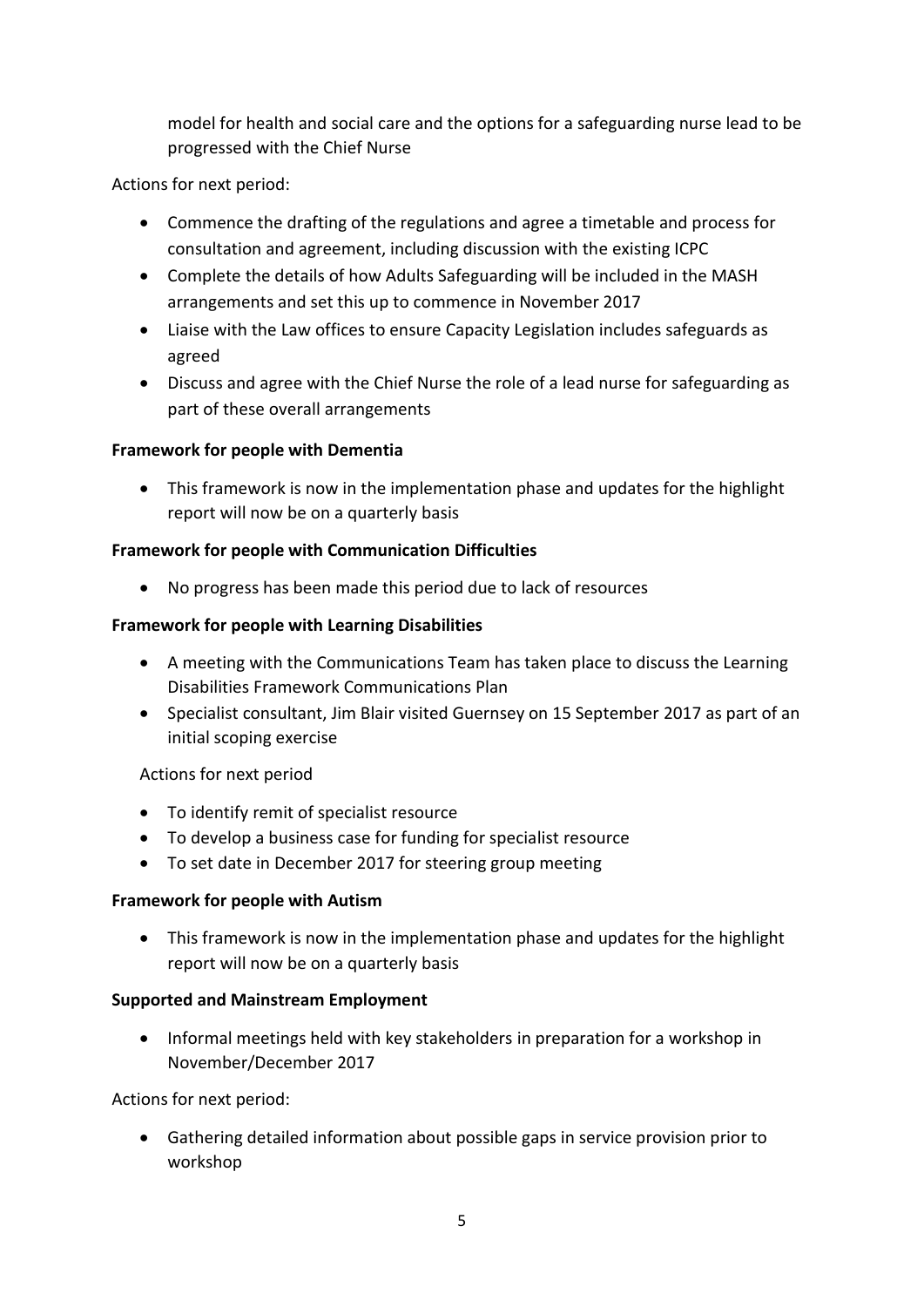To agree date with key stakeholders for workshop

## **New Costs**

Training and awareness raising costs £1,240

#### **Resources**

Extra staff resource has been allocated to support the Disability Discrimination Legislation workstream.

## **Project Governance**

No change from last report.

### **Plans for the next period**

| <b>Activity</b>                                                                       |                |  |
|---------------------------------------------------------------------------------------|----------------|--|
| <b>Disability and Discrimination legislation</b>                                      | <b>ESS</b>     |  |
| Progress review of legislation from other jurisdictions.                              |                |  |
| Consider how we can enter into an informed debate at Project Team and<br>$\bullet$    |                |  |
| political level with a view to identifying the policy principles which will           |                |  |
| underpin the legislation                                                              |                |  |
| Conference call with Professor Anna Lawson, Professor of Law and<br>$\bullet$         |                |  |
| Director of the Centre for Disability Studies, University of Leeds, to                |                |  |
| discuss the proposed methodology for the review, her initial views                    |                |  |
| regarding the countries selected for review                                           |                |  |
| Meet Mike Evans and Nikki Joannou-Droushiotis of GET to better                        |                |  |
| understand the services that GET provides and the issues facing disabled              |                |  |
| people in accessing and maintaining employment - 31 October 2017                      |                |  |
|                                                                                       |                |  |
| <b>Equality Rights Organisation</b>                                                   |                |  |
| Meeting with the Law Officers to discuss the ordinance required to enact<br>the ERO   |                |  |
| To finalise the Project Team membership and schedule inaugural Project                |                |  |
| Team meeting                                                                          |                |  |
| To develop key messages on the ERO                                                    |                |  |
| <b>Review of States' Obligations</b>                                                  |                |  |
| Plan to be developed to establish the governance of the project moving                |                |  |
| forward and how activity across the States will be reported                           |                |  |
| <b>Information and Awareness Raising</b>                                              | <b>AGC</b>     |  |
| Progress toward the implementation of "Accessibility Card" for use on                 | <b>States</b>  |  |
| buses                                                                                 | <b>Service</b> |  |
| To listen to feedback about the highlight report from islanders and make<br>$\bullet$ | <b>Areas</b>   |  |
| improvements as required in communicating with individuals and groups                 |                |  |